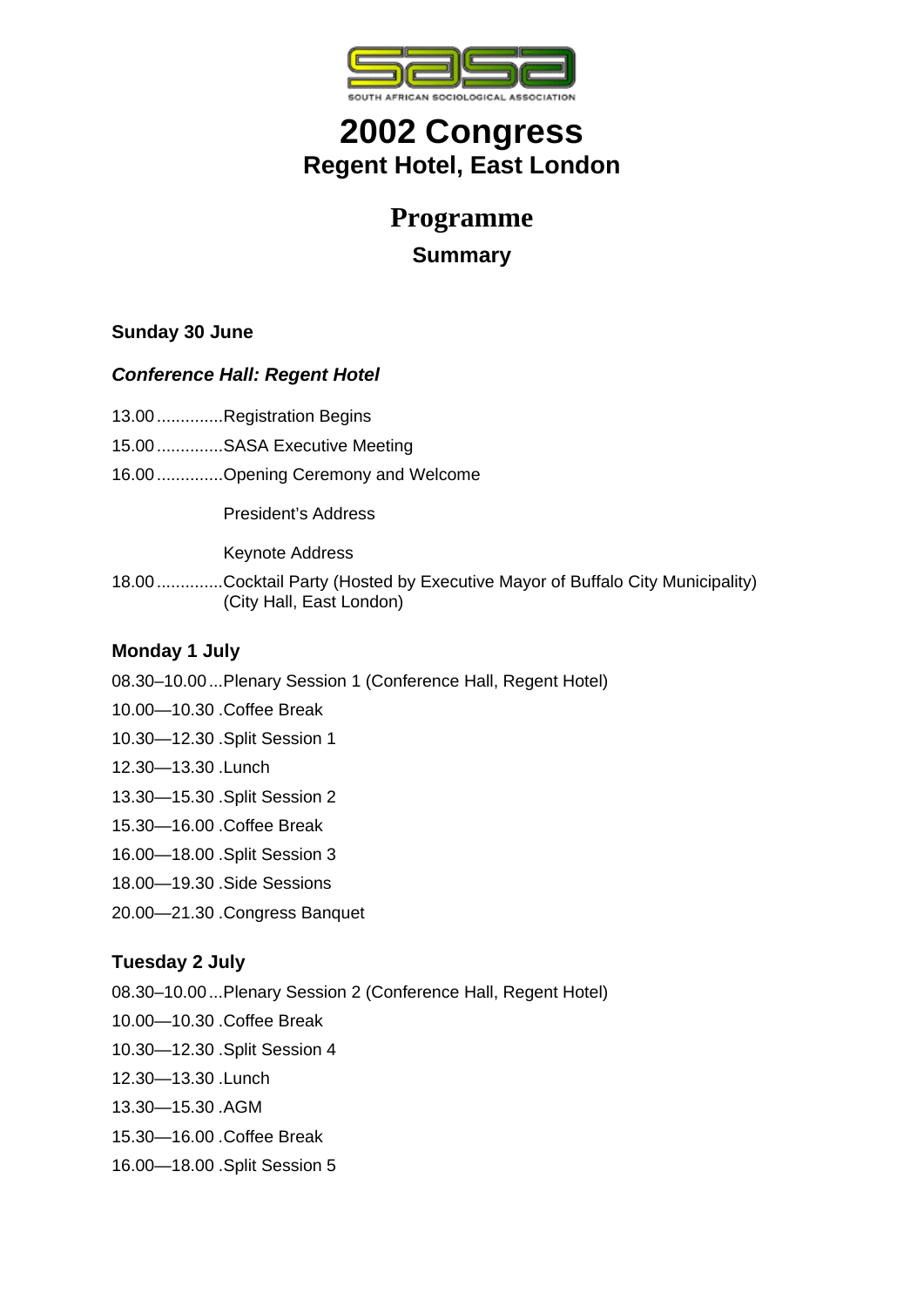18.00—19.30 .Side Sessions 20.00—21.30 .Congress Braai

#### **Wednesday 3 July**

- 08.30–10.00...Plenary Session 3 (Conference Hall, Regent Hotel)
- 10.00—10.30 .Coffee Break
- 10.30—12.30 .Split Session 6
- 12.30—14.00 .Lunch & Closing
- 14.00—14.30 .SASA Council

## **PROGRAMME**

#### **Sunday 30 June**

#### **Conference Hall: Regent Hotel**

| 13.00 Registration Begins                                                                                |
|----------------------------------------------------------------------------------------------------------|
| 15.00 SASA Executive Meeting                                                                             |
| 16.00 Opening Ceremony and Welcome                                                                       |
| President's Address: Fred Hendricks, SASA President, Rhodes University                                   |
| Keynote Address: Mahmood Mamdani, University of Columbia, New York                                       |
| 18.00Cocktail Party (Hosted by Executive Mayor of Buffalo City Municipality)<br>(City Hall, East London) |

### **Monday 1 July**

#### **08.30—10.00: Plenary 1: Citizenship**

Chair: Fred Hendricks, Rhodes University

Panel: Göran Therborn, Elsa van Huysteen,

## **10.00—10.30: Coffee Break**

## **10.30—12.30 Split Sessions 1**

#### **Session 1A: Economic and Industrial Sociology (Room 1) Labour Markets**

**Chair Johann Maree, University of Cape Town** 

#### **Discussant: Peter Alexander, Rand Afrikaans University**

1. "Social Citizenship, the State and the Changing Constitution of Wage Labour in Post-apartheid South Africa" by Franco Barchiesi (Wits)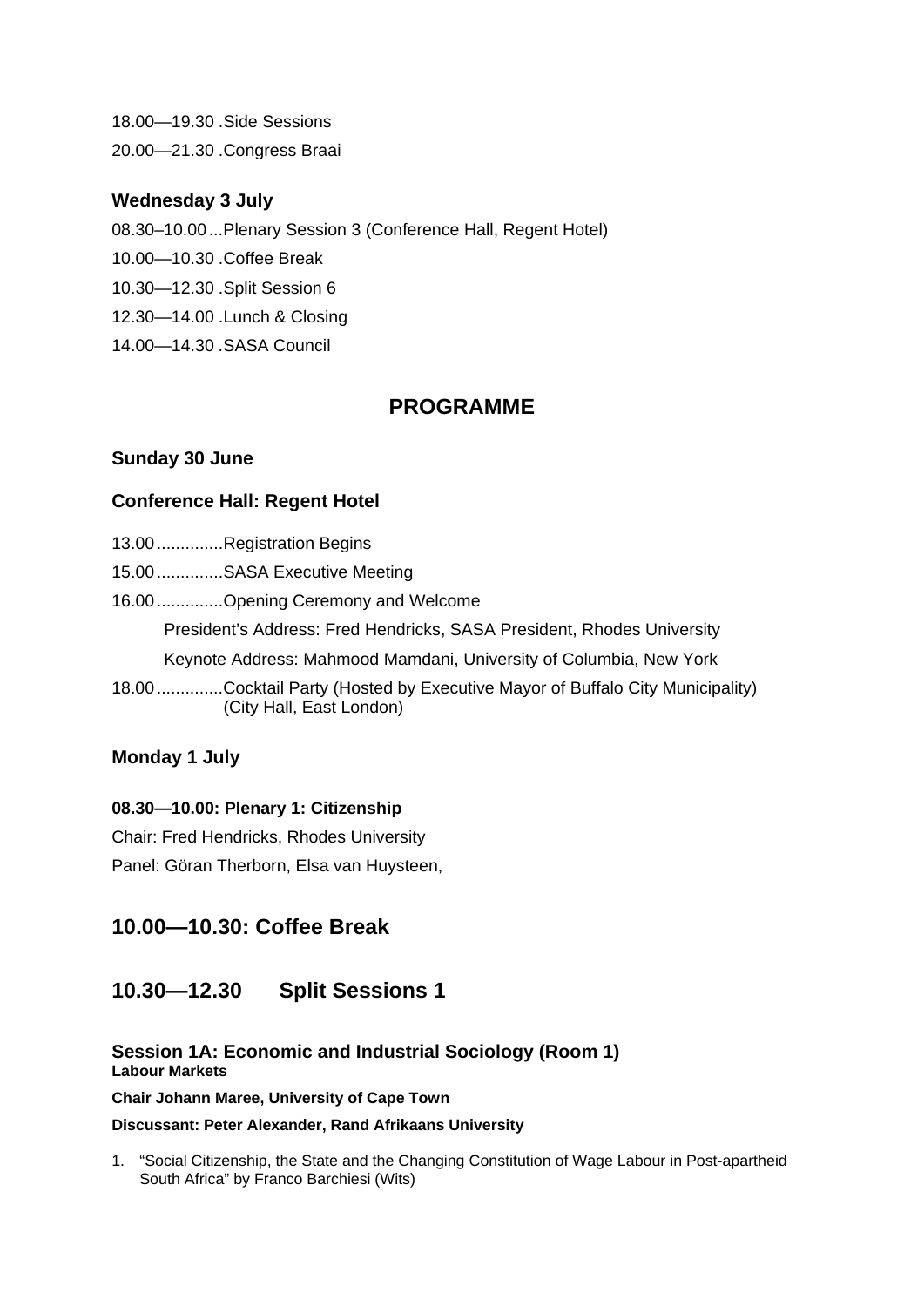- 2. "Can Labour and Management's Perceptions Regarding the South African Labour Market and Process Be Reconciled?" by Christo van Wyk (Potchefstroom University)
- 3. "Casualisation and Externalisation in Higher Education in South Africa: Support Service Outsourcing, Precarious Workers and Deunionisation in Public sector universities, 1994-2001" by Lucien van der Walt (University of Witwatersrand), Chris Bolsmann (RAU), Bernadette Johnson (University of Witwatersrand) and Lindsey Martin (RAU)
- 4. <sup>"</sup>The Impact of Trade Liberalization and Globalization on Employment and Work in The SADC Region: A Case Study of Steers" by Portia Lebala (SWOP, University of the Witwatersrand)

### **Session 1B: Politics & Law (Room 2)**

#### **Chair: Elsa van Huyssteen, University of the Witwatersrand**

- 1. A Culture Of Advancing Socio-Economic Rights In South Africa Since The 1994 Elections Christopher G. Thomas**,** University of South Africa
- 2. Transitional Justice and Globalization John G Hund**,** Institute of Foreign and Comparative Law, University of South Africa
- 3. The Construction of a State Consensus in South Africa: authoritarian nationalism, the depoliticisation of politics and the exclusion of popular democratic discourse. Michael Neocosmos, University of Pretoria

#### **Session 1C: Crime and Violence (Room 3) Focus on South Africa**

### **Chair: Dan Daniels, University of Stellenbosch**

- 1. Diana Gibson, Dept of Anthropology and Sociology, Univ of the Western Cape. "Understanding Community and Domestic Violence. A Cape Town Study",
- 2. Smart Out, Dept of Sociology, Univ. of the Western Cape, "Socio-Economic Rights and Criminals: The Dilemma of those most vulnerable to drug trafficking in the Western Cape"
- 3. Elias Cebekhulu, Social Policy Programme, University of Durban Westville "Trapped Behind the Walls of Shame: A Case Study of Westville Prison"

### **Session 1D: Media, Culture & Society (Room 4)**

#### **South African sub-theme Discussant: A. Rahim**

- 1. D. PIllay: Civil Society & Democracy in Soth Africa: The role of Community Media in Development
- 2. Z. Jansen: Contrasting the Chicagotribune.com with the Star.co.za reports from 11 September to 8 November 2001 on the "war on terror" and some thoughts on Global Imperialism.
- 3. M. Olivier: Deconstruction in practice: new directions in the creation of citizenship living rights in a (post) modern South African society.
- 4. L Thaver : The Nation and the Visual: From Imagined communities to the National Imagination.

#### **Session 1E: Health (Room 5) Discussant: Tina Uys**

- 1. Sindisiwe Sitokoyi, Perceptions of traditional health care amongst the aged of Mpendle, Kwazulu Natal.
- 2. Munyae Mulinge, Towards a sustainable health transition in sub-Saharan Africa: unmasking the inherent hurdles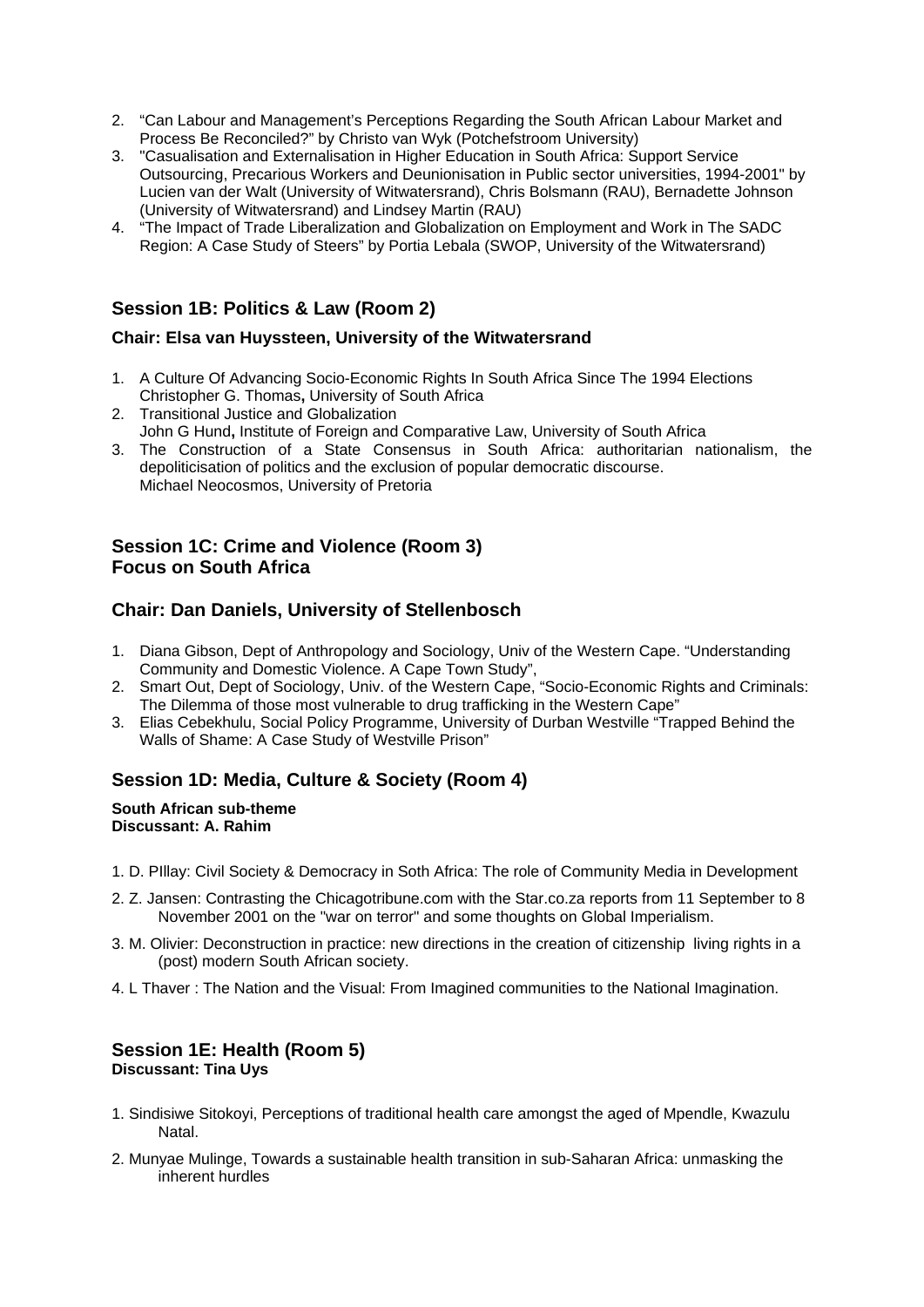- 3. RAU: Peer pressure, stigmatization and othering
- 4. Sandra Marais: Workplace safety: influence of violence/crime in the Western Cape.

## **12.30—13.30: LUNCH**

## **13.30—15.30 Split Sessions 2**

#### **Session 2A: Race and Ethnicity (Room 1)**

#### **Chair: Fred Hendricks (Rhodes University)**

- 1. Dr Pru Chamberlayn, School of Health, Open University: **Transcultural Lives a biographical approach to second generation immigrants in Europe**.
- 2. Dr Henning Melber, Nordic Africa Institute, Uppsala Sweden : **Namibian and proud of it: on the politics of post-colonial identities.**
- 3. Hilma Shindonda- RAU: **Xenophobia in South Africa what are international students saying?**

#### **Session 2B: Globalization (Room 2) Chair: David Venter**

- 1. David Renton: Globalisation versus justice? Democracy and the 'frontier of control'
- 2. Coennie Bezuidenhout:outh Africa: a 'globaliser' waiting to happen?
- 3. CSL Chachage, University of Dar-es-Salam: Globalisation and Tourism in Tanzania
- 4. Femi Mimiko, Adekunle Ajasin University, Nigeria: Globalisation, Crisis and Social Dislocation in changing contexts.

#### **Session 2C: Gender Studies (Room 3) Chair: Nhlanhla Jordan**

- 1. Adeyinka Aderinto, University of Ibadan: Rights and widowhood rites in South western Nigeria.
- 2. ML Meel, University of Transkei: Incidence of Female Mortality in the Transkei.
- 3. L.H. Stears & PT Tanga, Gender and Household Vulnerabilities in rural Momo division of Cameroon
- 4.Manicom Desiree & Rene Pillay, Neoliberalism and social services in South Africa: a case study of the social impact of the Child Support Grant on the lives of wormen in Northdale.

#### **Session 2D: Health (Room 4) Chair: Penny Jaffray**

- 1. Ms Matabeni & Dr Naidoo: Living with death: responses to HIV/AIDS in a poor, socially isolated community
- 2. Dele Jegede, University of Ibadan, Ethno-medicial discourse and the politics of HIV/AIDS prevention in Nigeria.
- 3. Browyn Dworzanowski: Towards developing the Sociology of AIDS Care: comparative case studies of two hospitals on the Rand.
- 4. P.I. Daniels: Ethnic, HIV/AIDS and reality: uneasy bedfellows or worthy companions.

#### **Session 2E: Social Demography & Family Sociology Joint Session (Room 5) Chair:**

1. S Bekker, University of Stellenbosch, The relationship between migration and the HIV/AIDS pandemic: a preliminary South African analysis.

S. Ziehl, Rhodes University, Globalization and Family Patterns: a view from South Africa.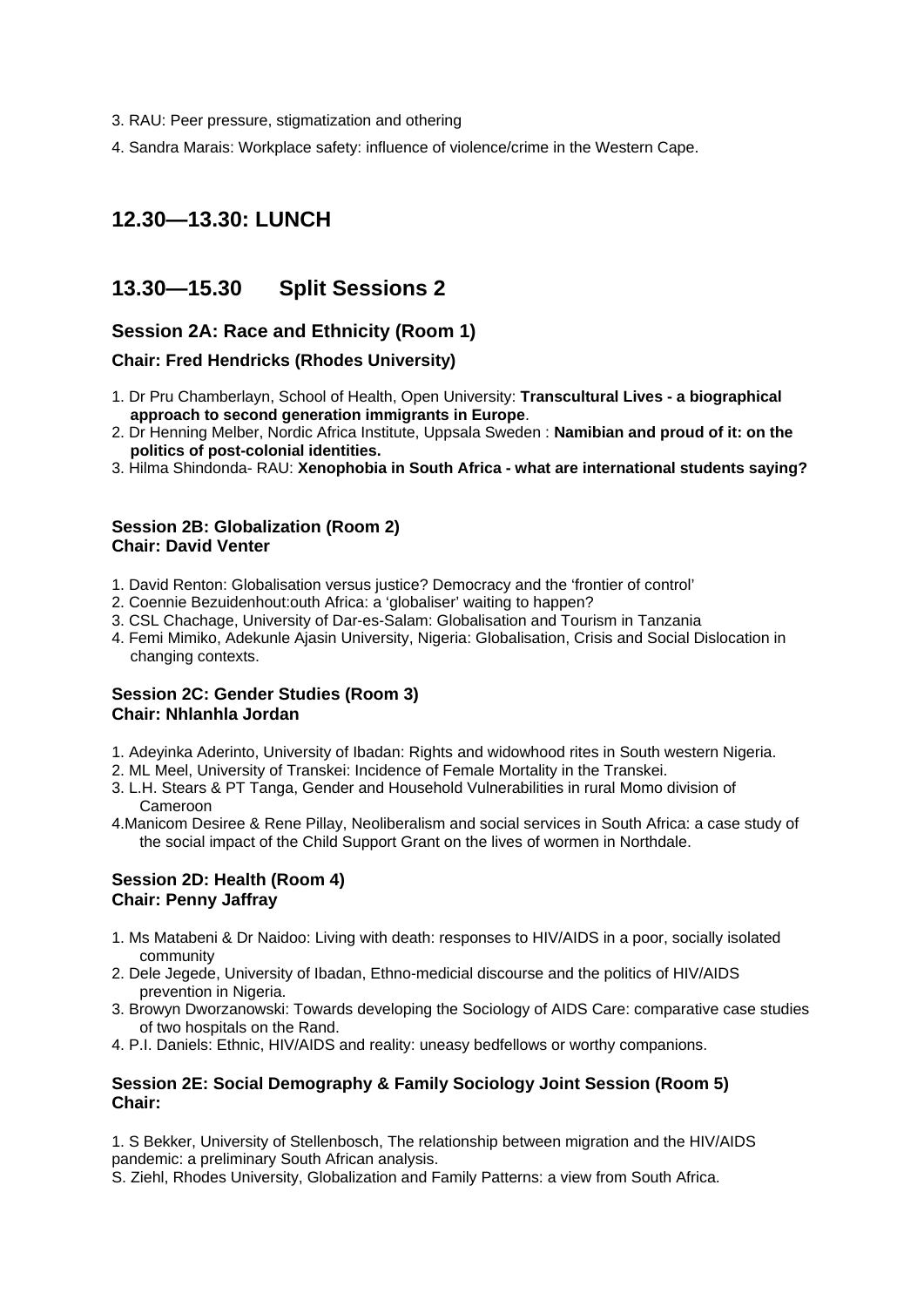3. A. Senekal, Family dynamics and citizenship

## **15.30—16.00: Coffee Break**

## **16.00—18.00 Split Sessions 3**

#### **Session 3A: Development (Room 1) Chair: Jimi Adesina**

1. Dr Akokpari, National University of Lesotho: *Strangers in a strange land: citizenship and the immigration debate in Lesotho*

2. Robin Richards: ISER, Rhodes University. *Promoting citizenship through participative planning in Buffalo City: quality of life survey findings in the new municipal entity* 3. Wilson Akpan, Sociology, Rhodes University: *Citizens as Subjects? state, oil and the ambiquity of citizenship*

#### **Session 3B: Health (Room 2) Chair: Penny Jaffray**

- 1.Catriona Macleod, Rhodes University, *The management of risk: adolescent sexual and reproductive health in South Africa*.
- 2. Ms Africa: *The experience of arranging and undergoing a second trimester abortion: a study of three health institutions*
- 3. Satyajeet Nanda, et.al, India: Pregnancy outcome and health of children to the high-risk mothers in Orissa.
- 4. Penny Jaffray, Sociology, Rhodes University: *New Public Health': promoting health and inequality?*

### **Session 3C: Education and Teaching Sociology (Room 3) Chair: Marcelle Dawson**

1. Charlton Koen: A bleak outlook: academic labour market trends in South Africa.

2. David Cooper, University of Cape Town: Creativity and Chaos: the two faces of activity of applied research centers and units at universities and technikons of the Western Cape 3. Vika Madlala, Dilemmas faced by individual teachers in African schools in establishing and maintaining discipline.

#### **Session 3D: Economic & Industrial (Room 4) Mines and Conflict Discussant: Johann Maree**

- 1 "Conflict and Identity: Colliery Workers at Witbank, South Africa, 1925-45" by Peter Alexander (Department of Sociology, RAU)
- 2 "Women Working on the South African Mines: A Case Study on Rustenburg Platinum Mine (RPM)" Matodzi Ralushai (RAU)
- 3 "Understanding Conflict in Labour Dispute Resolution" by Hanneli Bendeman (Department of Sociology, University of Pretoria)

### **Session 3E: Theory & Methodology Joint Session (Room 5)**

#### **Chair: Ken Jubber**

1. Oka Obono, Brown University, Revisiting Triangulation: towards a model of the trans-spatial field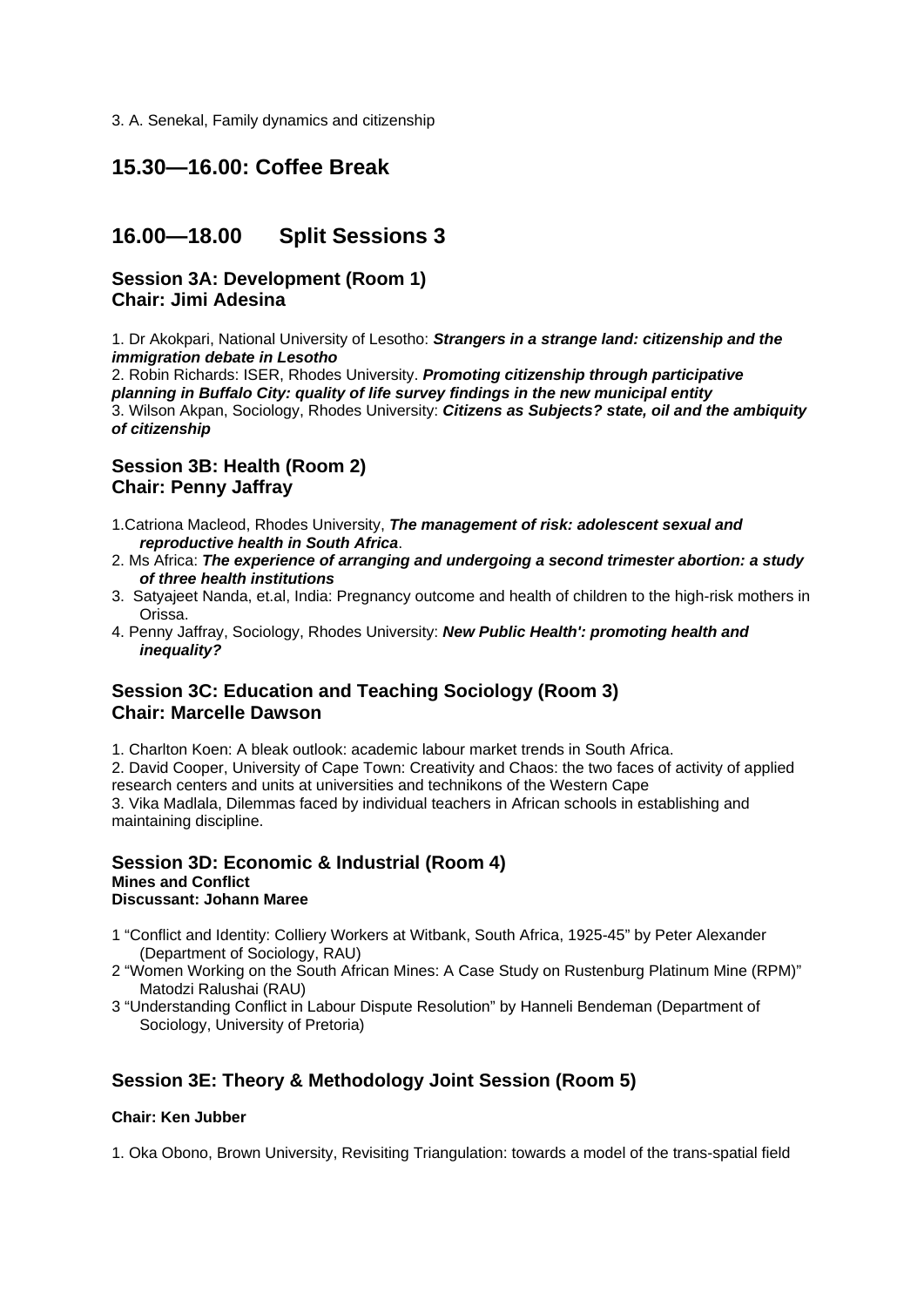- 2. Tom Wengraf, UK, Conceptual pre-emption or space for research? Habitus and strategy as ambiguous supports for exploring the social unconscious and the social practice of defended subjects in biographical work.
- 3. Rob Shell, University of the Western Cape: Methodological Issues in HIV/AIDS prevalence assessment.
- 4. Eunice Nwagbara, University of Calabar (Nigeria) Contempoary social upheavals in South Africa: some theoretical notes from the Nigerian perspective.
- **18.00—19.30 Side Sessions**

## **20.00—21.30: Congress Banquet**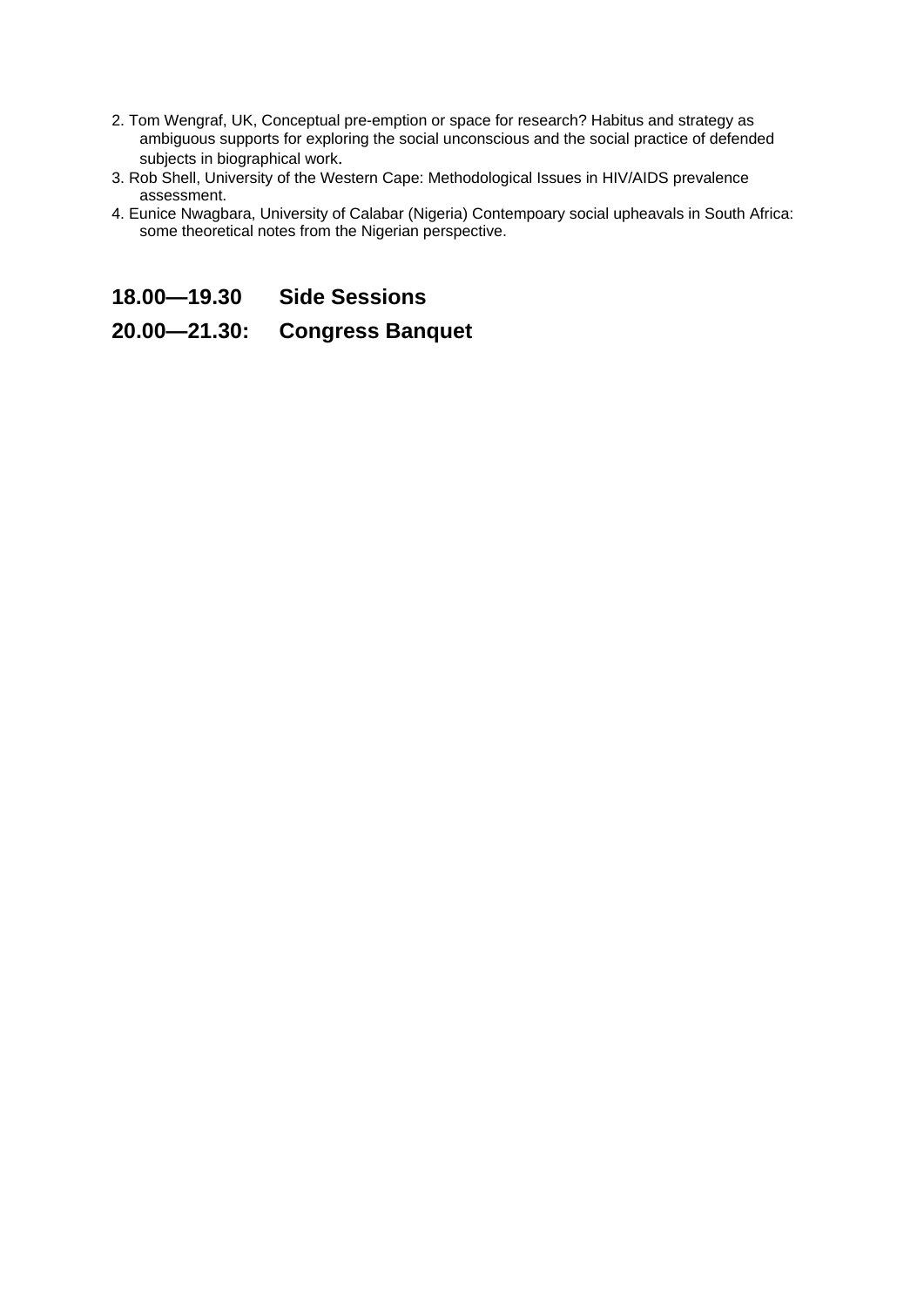## **Tuesday 2 July**

#### **08.30—10.00: Plenary 1: Living Rights**

Chair: Fred Hendricks, Rhodes University Panel: Rhoda Kadalie, John Ohiorhenuan,

**10.00—10.30 Coffee Break** 

**10.30—12.30 Split Sessions 4** 

### **Session 4A: Economic and Industrial Sociology (Room 1)**

#### **State, Economy and Politics**

#### **Chair Johann Maree**

#### **Discussant: Franco Barchiesi**

- 1 "Economy and the Re-Invention of the Mexican State" by José G. Vargas Hernández (Centro Universitario del Sur, Universidad de Guadalajara, Mexico)
- 2 "The Politics of Steel in the US and South Africa" by John Hinshaw (History Department, Lebanon Valley College, USA)
- 3 "Can Workers Engage in 'Partnership' with the Deregulation of Public Service Provision? The Case of Shifting from Compulsory Competitive Tendering to Best Value in the UK" by Ian Roper and Paul Higgins (Middlesex University, United Kingdom)
- 4 "Defence Industrial Restructuring and Economic Growth in South Africa" by Paul Dunne (Middlesex University and University of Cape Town) and Richard Haines (University of Port Elizabeth)

### **Session 4B: Politics & Law (Room 2)**

Chair: Elsa van Huyssteen, University of the Witwatersrand

- 1. Citizenship in the Context of New Public Management: Involving the Public in Local Government Decision Making Pauline Dibben, Middlesex University, Philip James, Middlesex University, Ian Roper, Middlesex University, Ian Cunningham, University of Strathclyde
- 2. Constitutional rights, race and resistance in the post apartheid marine fisheries Ken Salo, University of Illinois at Urbana
- 3. The role of civil society in creating democratic citizenship Xolisa Vitsha, Public Service Accountability Monitor, Rhodes University
- 4. Constitutional Reforms and the Struggle for Civil and Political Rights in Nigeria: An Overview Jibrin Ibrahim, International Human Rights Law Group, Abuja, Nigeria

#### **Session 4C: Education and Teaching Sociology (Room 3) Chair: David Cooper**

- 1. Aminur Rahim, University of Fort Hare: Teachers as Public Intellectuals
- 2. Kiran Odhav, University of NorthWest, Democratization at South African Universities

3. Colleen Howell, Deepening equity in higher education: confronting the challenge of building an inclusive education and training system.

#### **Session 4D: Urban Sociology (Room 4)**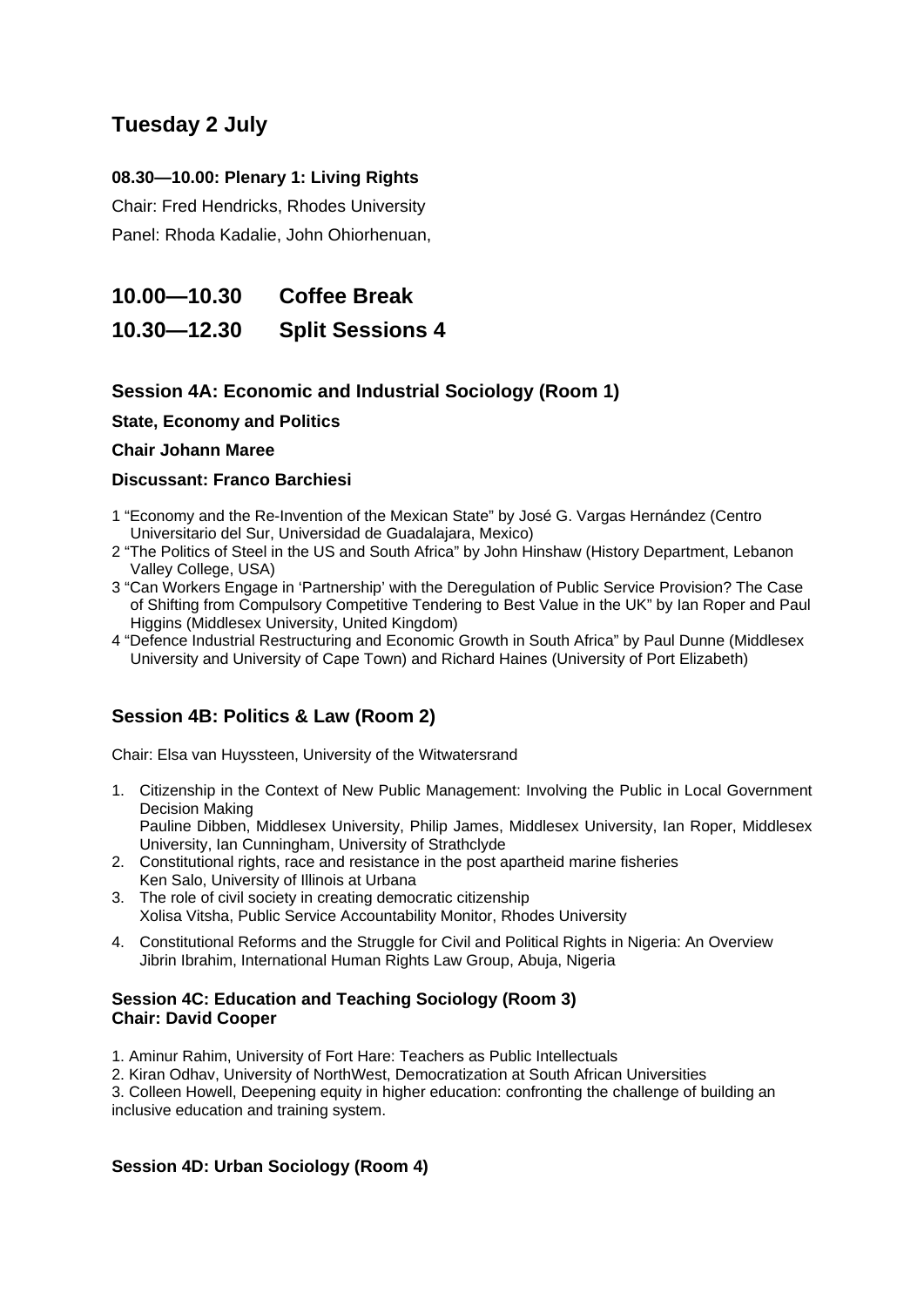#### **Chair: Geoff Waters**

1. Babalwa Sishuta, Rhodes University: Solid Waste Collection, management and control.

2. G. Waters, UND, Post-apartheid Central Durban: geosocial cityscape of despair or hope?

3. S Bekker & A Leilde, University of Stellenbosch, Urban South Africa: from segregated to divided dual cities

4. M Ritsema, University of Botswana, Gaborone is growing like a baby?" an analysis of urban transformation in Botswana

#### **Session 4E CRIME, VIOLENCE AND SECURITY; FOCUS ON AFRICA (Room 5)**

### **Chair: Dan Daniels, Faculty of Military Science, Univ of Stellenbosch**

- 1. Kebonyengwana Balogi, Department of Sociology, Univ of Botswana. "The Family as an Effective Mechanism for Crime control in Modern Botswana"
- 2. Said Abejumobi, Dept of Political Science, Lagos State University. "Ethnic Identities, Citizenship and Conflicts in Africa".
- 3. Babatunde O. Okekanmi, Dept of Political Science, University of Ibadan-Nigeria and Rasidi A. Okunola, Dept of Sociology, Univ of Ibadan-Nigeria, "Violence, Crime, Insecurity and Centrifugal Insurgencies in Nigerian State"

## **12.30—13.30: LUNCH**

**13.30—15.30: AGM** 

## **16.00—18.00 Split Sessions 5**

### **Session 5A: Economic & Industrial Sociology (Room 1)**

#### **Session 3 – Participation and Change Discussant: John Hinshaw**

- 1 "Learning How to Make Participation Work: Case Studies From Fishing and Clothing Firms in the Cape" by Johann Maree (Department of Sociology, University of Cape Town) and Shane Godfrey (Department of Sociology and Institute of Development and Labour Law, University of Cape Town)
- 2 "Participation, State, Economy and Society: The Sociology of Democratization" by Geoffrey Wood (Middlesex Univesity, United Kingdom)
- 3 "Workplace Change and the Management of Change in the Chemical Industry" by Elsabe' Keyser (Potchefstroom University)

### **Session 5B: Race and Ethnicity (Room 2)**

#### **Chair: Fred Hendricks (Rhodes University)**

- 1. Dr Kule Ajayi Dep of Political Science, PMB. **Democratic Governance and Ethnic contestations in Nigeria**
- 2. Dr Andrew Okolie, Department of Sociology, University of Toronto **Ethnic Inequities and conflict the role of the critical scholar**
- 3. Dr Sam Egwu, Department of Political Studies, University of Jos **Contested Identities and the crisis of Citizenship in Nigeria**

#### **Session 5C: Education and Teaching Sociology (Room 2)**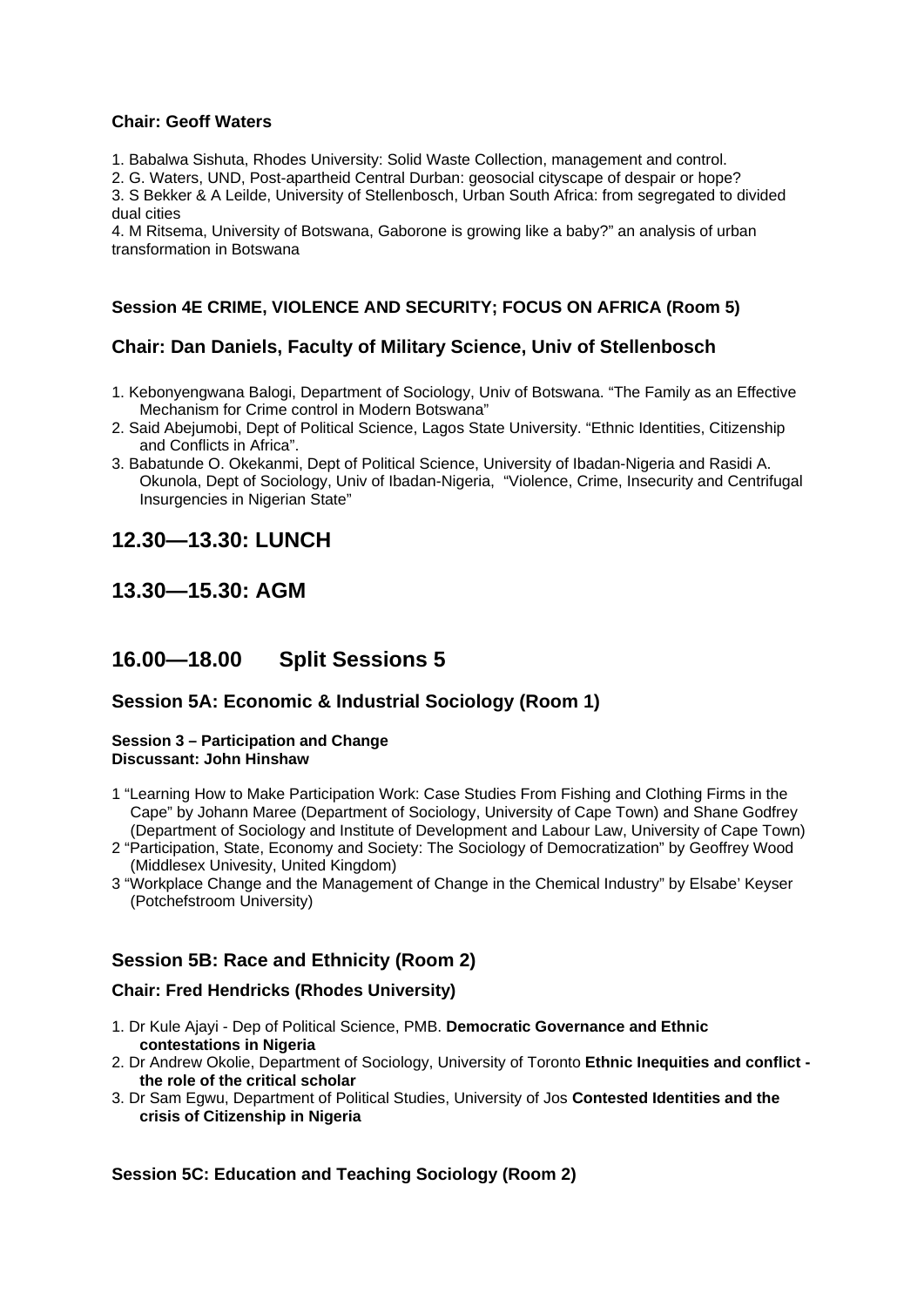#### **Chair: Marcelle Dawson**

- 1. Hannelie van Rensburg: Changing Profiles of Contemporary Sociology Students: a comparative analysis of students in South African universities enrolled in Sociology courses
- 2. Louise Hegemeier, Teaching essay writing to a group of first year Sociology students
- 3. G. Cele, University of Western Cape: From protest to participation—where is higher education student leadership headed.

#### **Session 5D: Health (Room 4)**

Chair: Penny Jaffray

1. Tina Uys, Rand Afrikaans University: Towards an intervention: a study of HIV/AIDS amongst students at RAU.

2. Dele Jegede, University of Ibadan, Cultural mediation in the management of social stigma in HIV/AIDS in Nigeria.

#### **Session 5E: Science and Technology (Room 5)**

Chair: Richard Heines

1. Peter Cunningham, University of Port Elizabeth: Tackling the skills shortage in South Africa. 2. Tehobo Lebakeng, University of the North, Mainstreaming indigenous knowledge in curriculum development in South Africa.

3. Lawrence Olajide: An evaluation of the services provided by technology business incubation centers in promoting technology innovation and entrepreurship in south western Nigeria.

## **18.00—19.30: Side Session**

### **20.00—21.30: Congress Braai**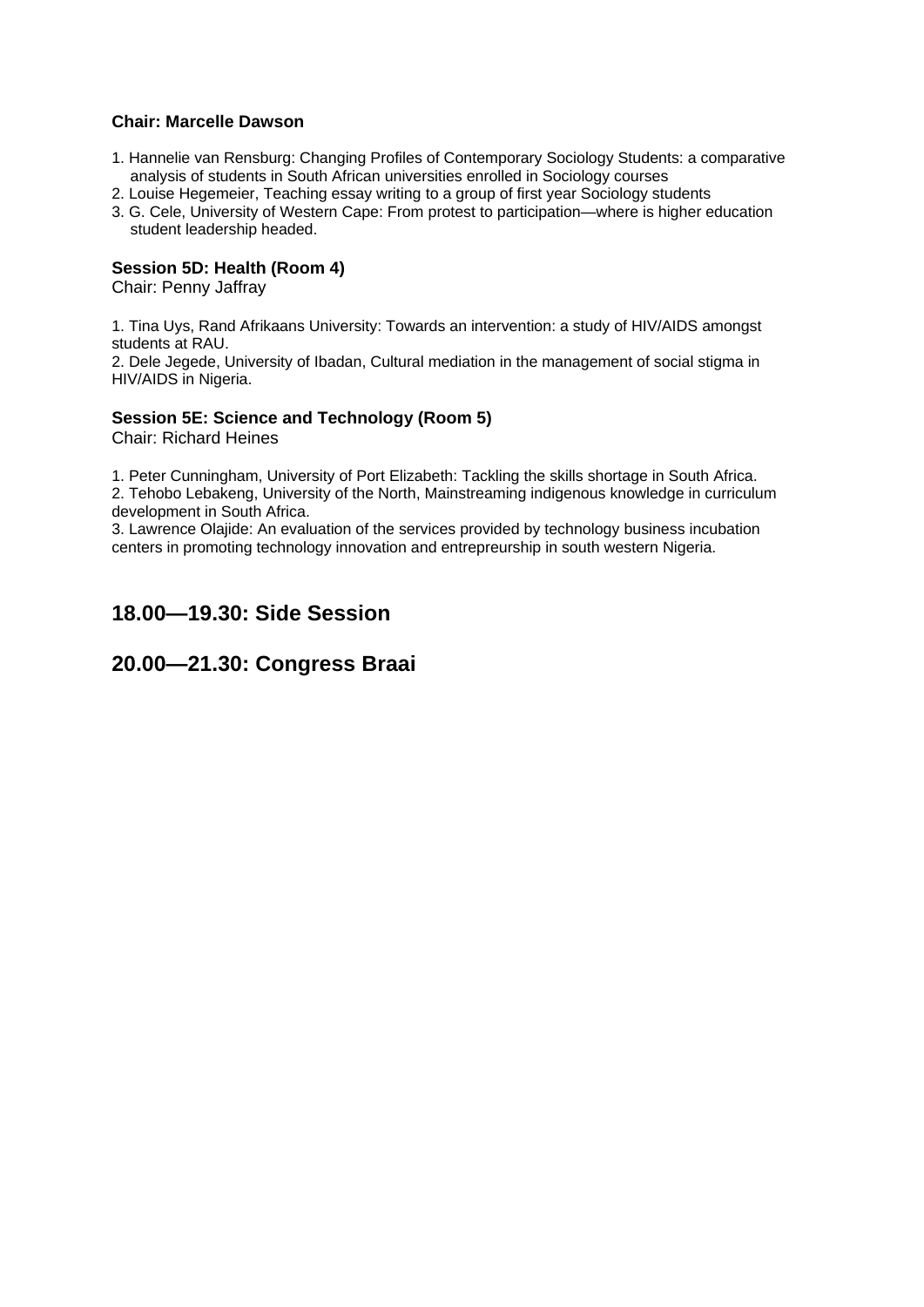## **Wednesday 3 July**

## **08.30—10.00: Plenary 1: Public Intellectuals**

Chair: Fred Hendricks, Rhodes University

Panel: Aswan DesaI, Andrew Nash,

**10.00—10.30 Coffee Break** 

**10.30—12.30 Split Sessions 6** 

### **Session 6A: Economic and Industrial Sociology (Room 1)**

#### **Trade Unions**

**Chair Johann Maree** 

#### **Discussant: Franco Barchiesi**

- 1 "Enduring Alliance and the Challenges for COSATU and its affiliates. A Focus on The Tripartite Alliance of ANC, SACP, and COSATU" by Simon Mokong Mapadimeng, (Industrial, Organisational and Labour Studies(IOLS) Programme, University of Natal)
- 2 "Decline and Renewal in the British Labour Movement: Trends, Practices and Lessons for South Africa" by Chris Brewster (South Bank University, United Kingdom) and Geoffrey Wood (Middlesex University, United Kingdom)
- 3 "Military Trade Unions in the South African National Defence Force: Three Years since Inception. A Qualitative Appraisal" by Wikus van Rensburg and Patrick Jones (Faculty of Military Science, University of Stellenbosch)
- 4. Organizing the "Flexible"workforce: trade unions and the casualisation of labour in Namibia.

### **Session 6B: Media, Culture & Society (Room 2)**

#### **Cultural contestations and Indigenous Knowledge**

Discussant: L. Thaver

- 1. A. Rahim- The Clash of Civilisation or Values.
- 2. S. Osha- Wole Soyinka: Public Intellectual and the discourse of Citizenship.
- 3. M. Guma- The Culture and Hegemony of Western Europe: A Comparative Analysis of Obstetricians, Midwives and African Indigenous Healers.
- 4. O Oloyede- Visionary Dreamers as Public Intellectuals: Foregrounding Indigenous Knowledge Systems.

### **Session 6C: Development (Room 3)**

#### **Chair: J Akokpari**

- 1. J. Adesina, Rhodes University, Development and the challenge of poverty: NEPAD, post-Washington Consensus and beyond.
- 2. M. Raidoo, UND, Effective Change with the IDP: some lessons from Madiba Valley.
- 3. JJ Snyman, Military Academy, Development alternatives for South Africa: real priorities and theoretical options
- 4. H. Jansen van Rensburg & Erine van Niekerk, Empowering people with conflict resolution skills: an essential prerequisite for sustainable socio-economic development